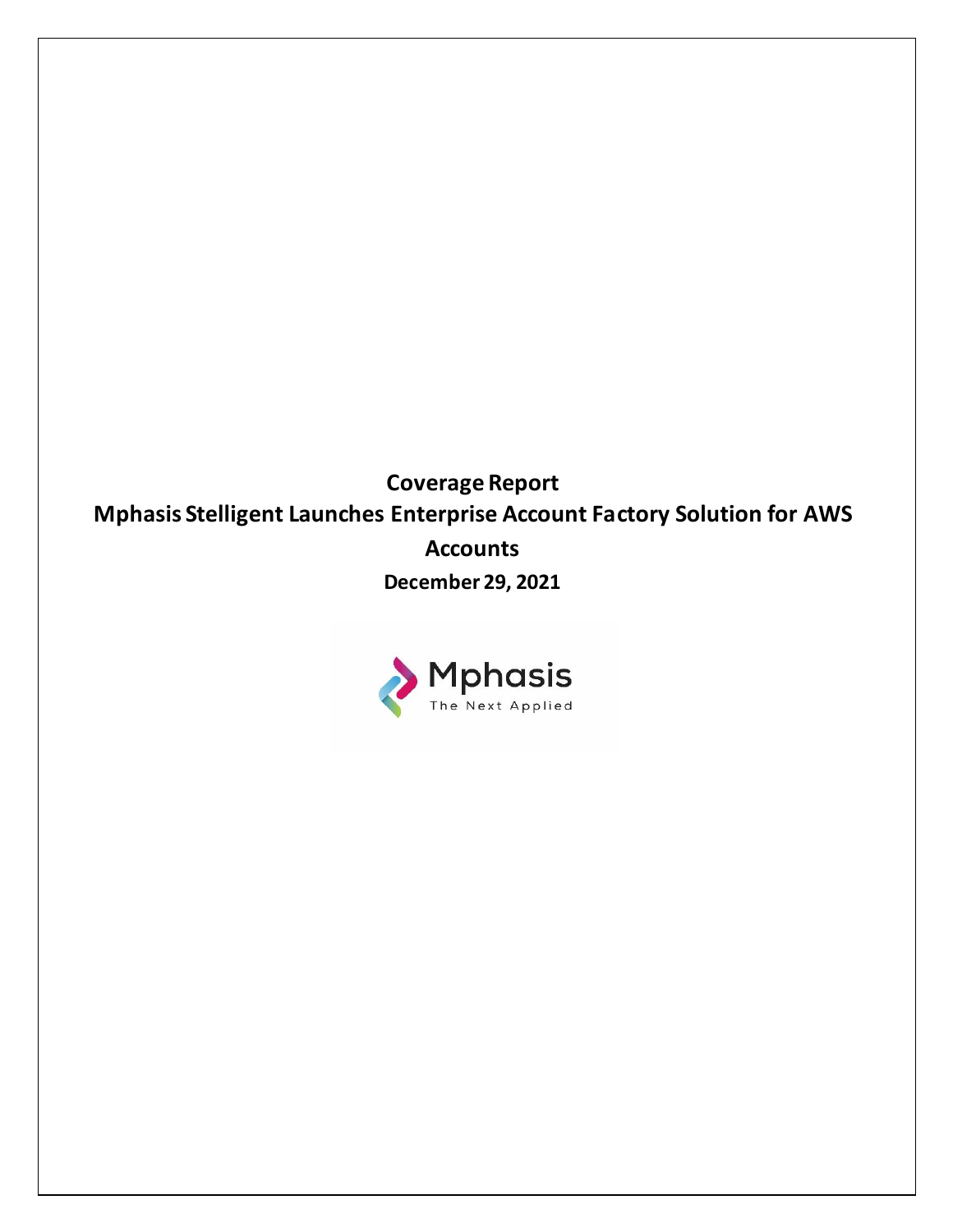

# **Online**

## **CXO Today**

# [Mphasis Stelligent Launches Enterprise Account Factory Solution for AWS Accounts](https://www.cxotoday.com/press-release/mphasis-stelligent-launches-enterprise-account-factory-solution-for-aws-accounts/)

Mphasis (BSE: 526299; NSE: MPHASIS), an information technology (IT) solutions provider specializing in cloud and cognitive services, today announced the launch of Enterprise Account Factory, a Built on Tower Control (BoTC) solution on AWS Control Tower. An Amazon Web Services (AWS) Premier Partner since 2020, this is Mphasis Stelligent's first solution as an AWS Control Tower Partner and AWS Management and Governance Lens (M&G Lens) Partner.

The Enterprise Account Factory delivers the capability for DevOps teams to develop validated and standardized AWS Account products that enforce quality, security, and governance. Product and development teams will be able to deploy validated AWS Accounts on demand with the confidence that they meet enterprise operational standards. With Enterprise Account Factory, enterprises will be able to meet the need to deliver hundreds or even thousands of distinct applications, each with their own AWS Account.

As a BoTC solution, Enterprise Account Factory extends the current customization capabilities of AWS Control Tower by adding the ability to define complex sets of controls and guardrails and enforce them through the deployment pipeline. The service is fully integrated with AWS Control Tower, providing a workflow for easy creation and modification of accounts.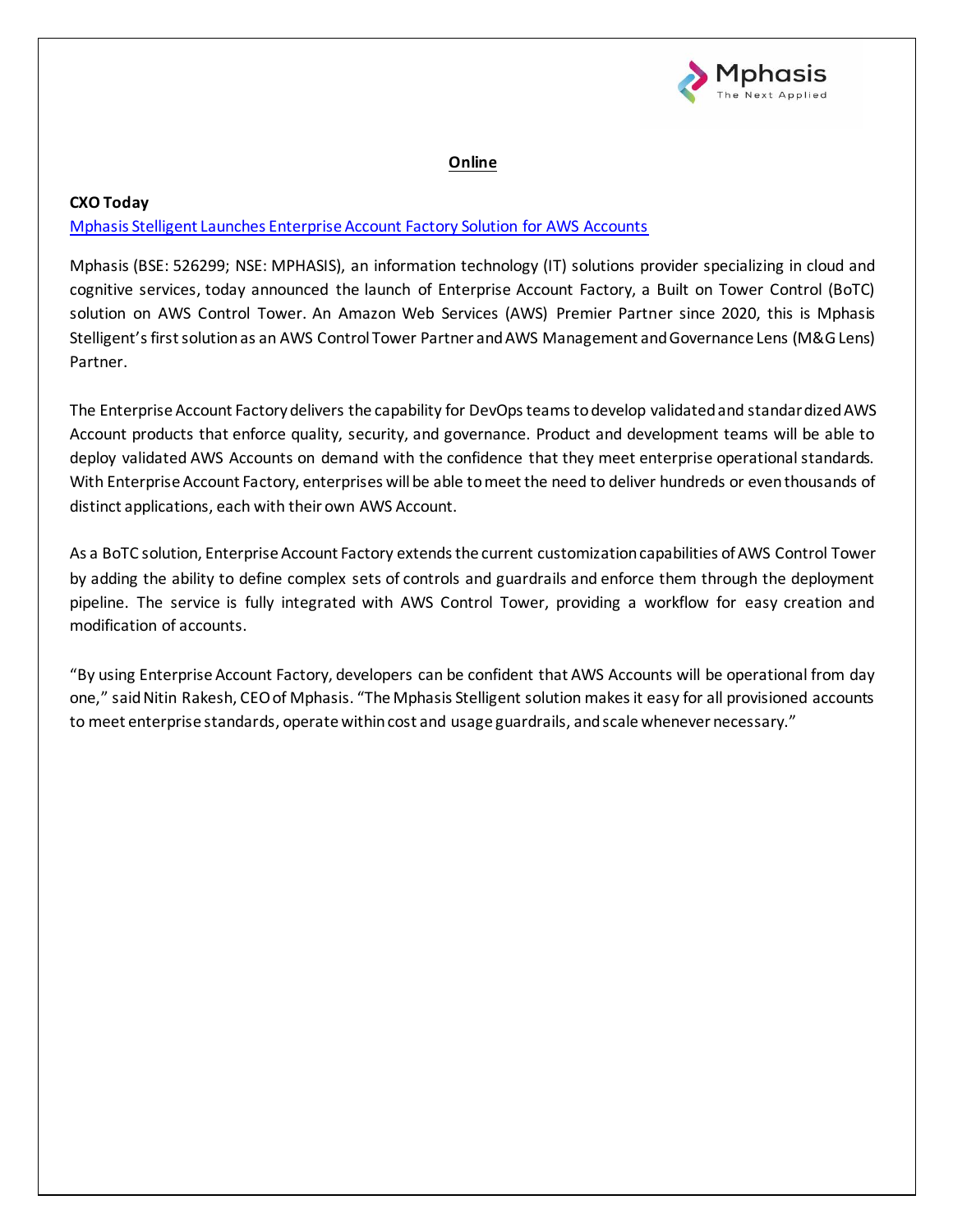

### **Digital First Magazine**

[Mphasis Stelligent Launches Enterprise Account Factory Solution for AWS Accounts](https://www.digitalfirstmagazine.com/mphasis-stelligent-launches-enterprise-account-factory-solution-for-aws-accounts/)

Mphasis (BSE: 526299; NSE: MPHASIS), an information technology (IT) solutions provider specializing in cloud and cognitive services, today announced the launch of Enterprise Account Factory, a Built on Tower Control (BoTC) solution on AWS Control Tower. An Amazon Web Services (AWS) Premier Partner since 2020, this is Mphasis Stelligent's first solution as an AWS Control Tower Partner and AWS Management and Governance Lens (M&G Lens) Partner.

The Enterprise Account Factory delivers the capability for DevOps teams to develop validated and standardized AWS Account products that enforce quality, security, and governance. Product and development teams will be able to deploy validated AWS Accounts on demand with the confidence that they meet enterprise operational standards. With Enterprise Account Factory, enterprises will be able to meet the need to deliver hundreds or even thousands of distinct applications, each with their own AWS Account.

As a BoTC solution, Enterprise Account Factory extends the current customization capabilities of AWS Control Tower by adding the ability to define complex sets of controls and guardrails and enforce them through the deployment pipeline. The service is fully integrated with AWS Control Tower, providing a workflow for easy creation and modification of accounts.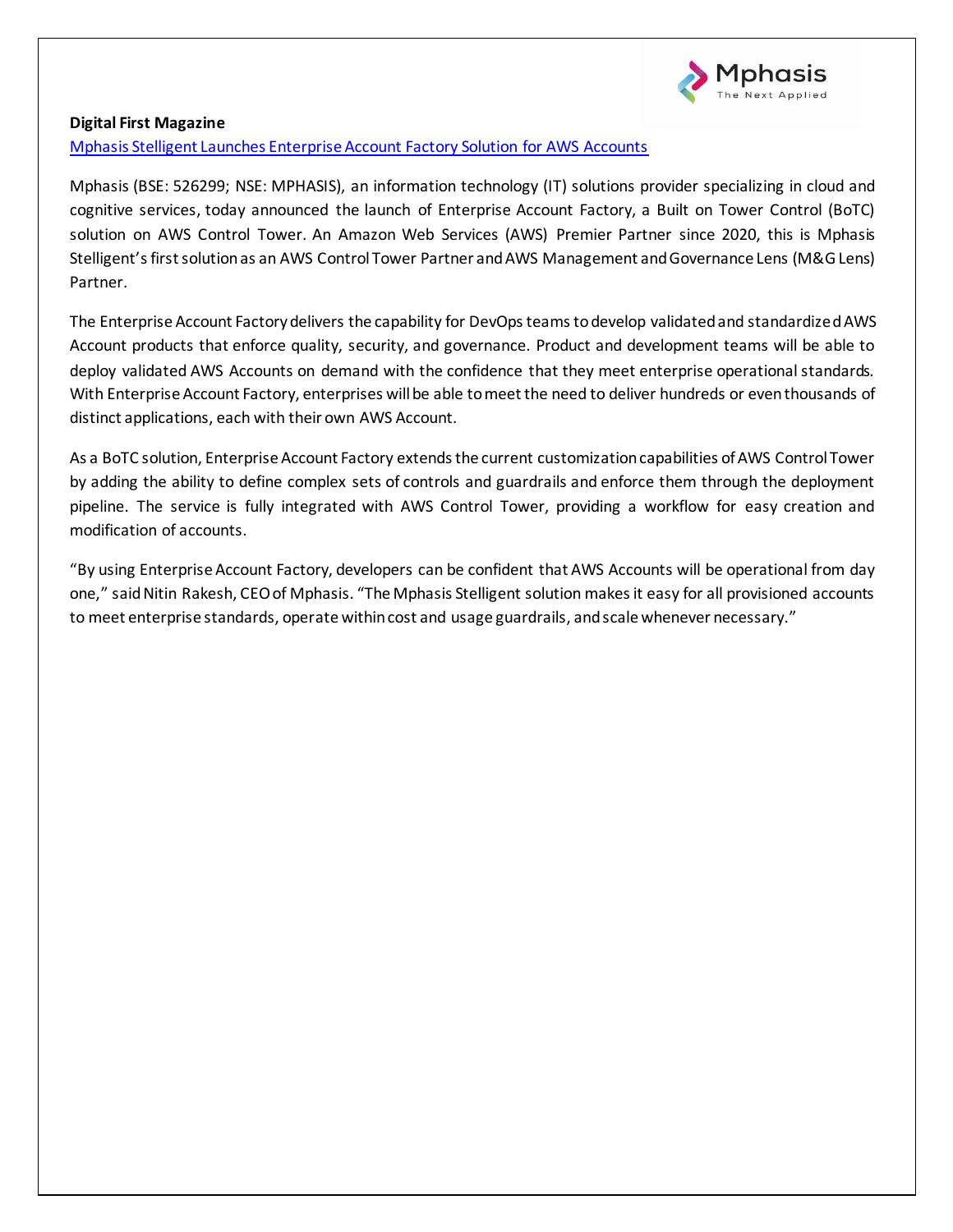

# **NewsBreak** [Mphasis Stelligent Launches Enterprise Account Factory Solution for AWS Accounts](https://www.newsbreak.com/news/2462880959571/mphasis-stelligent-launches-enterprise-account-factory-solution-for-aws-accounts)

Mphasis, an information technology (IT) solutions provider specializing in cloud and cognitive services, announced the launch of Enterprise Account Factory, a Built on Tower Control (BoTC) solution on AWS Control Tower. An Amazon Web Services (AWS) Premier Partner since 2020, this is Mphasis Stelligent's first solution as an AWS Control...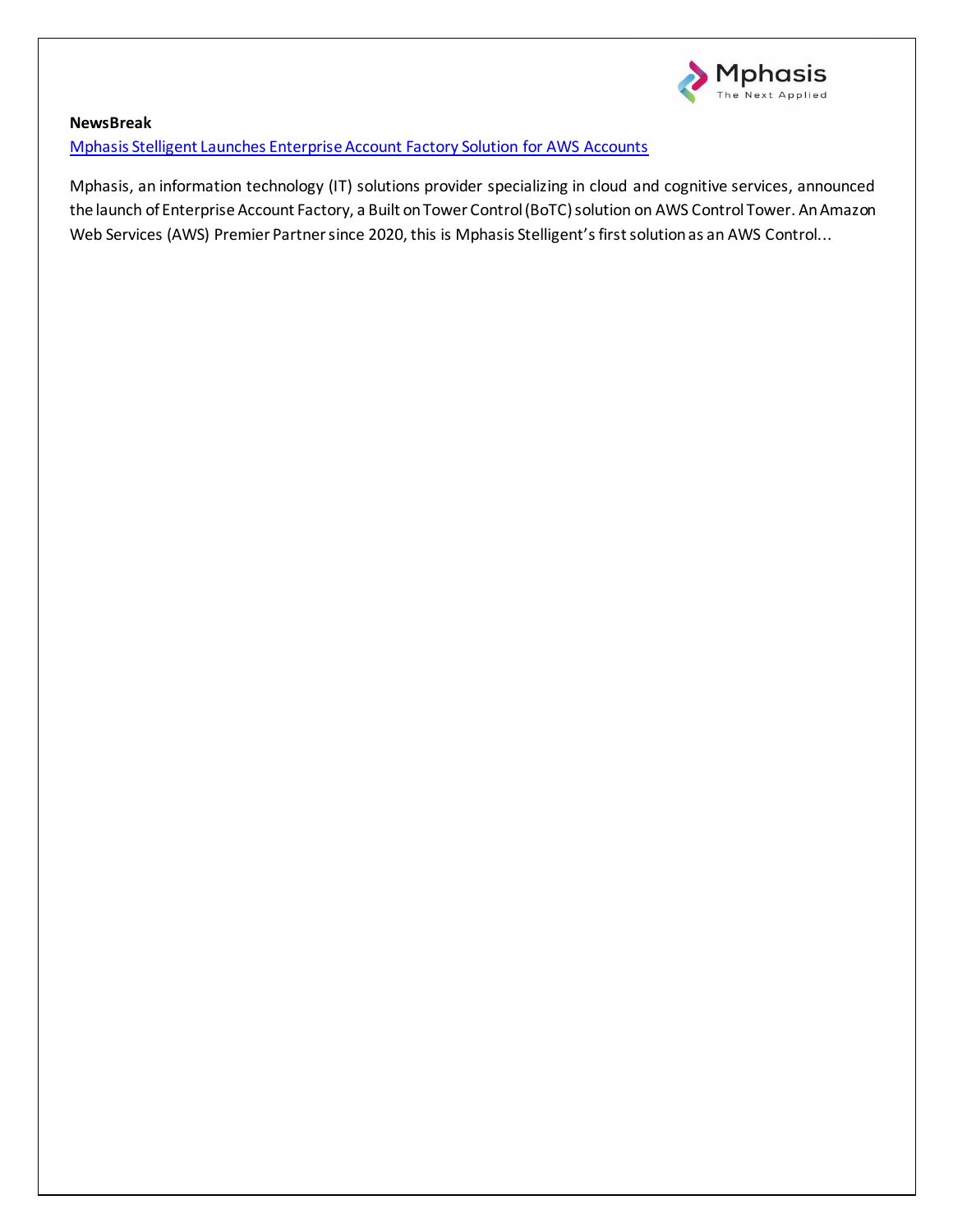

## **Channel Drive**

## [Mphasis Debuts Enterprise Account Factory Solution](https://channeldrive.in/enterprise/mphasis-debuts-enterprise-account-factory-solution/)

Mphasis, an information technology (IT) solutions provider specializing in cloud and cognitive services, has launched Enterprise Account Factory, a Built on Tower Control (BoTC) solution on AWS Control Tower.

An Amazon Web Services (AWS) Premier Partner since 2020, this is Mphasis Stelligent's first solution as an AWS Control Tower Partner and AWS Management and Governance Lens (M&G Lens) Partner.

The Enterprise Account Factory delivers the capability for DevOps teams to develop validated and standardized AWS Account products that enforce quality, security, and governance. Product and development teams will be able to deploy validated AWS Accounts on demand with the confidence that they meet enterprise operational standards. With Enterprise Account Factory, enterprises will be able to meet the need to deliver hundreds or even thousands of distinct applications, each with their own AWS Account.

As a BoTC solution, Enterprise Account Factory extends the current customization capabilities of AWS Control Tower by adding the ability to define complex sets of controls and guardrails and enforce them through the deployment pipeline. The service is fully integrated with AWS Control Tower, providing a workflow for easy creation and modification of accounts.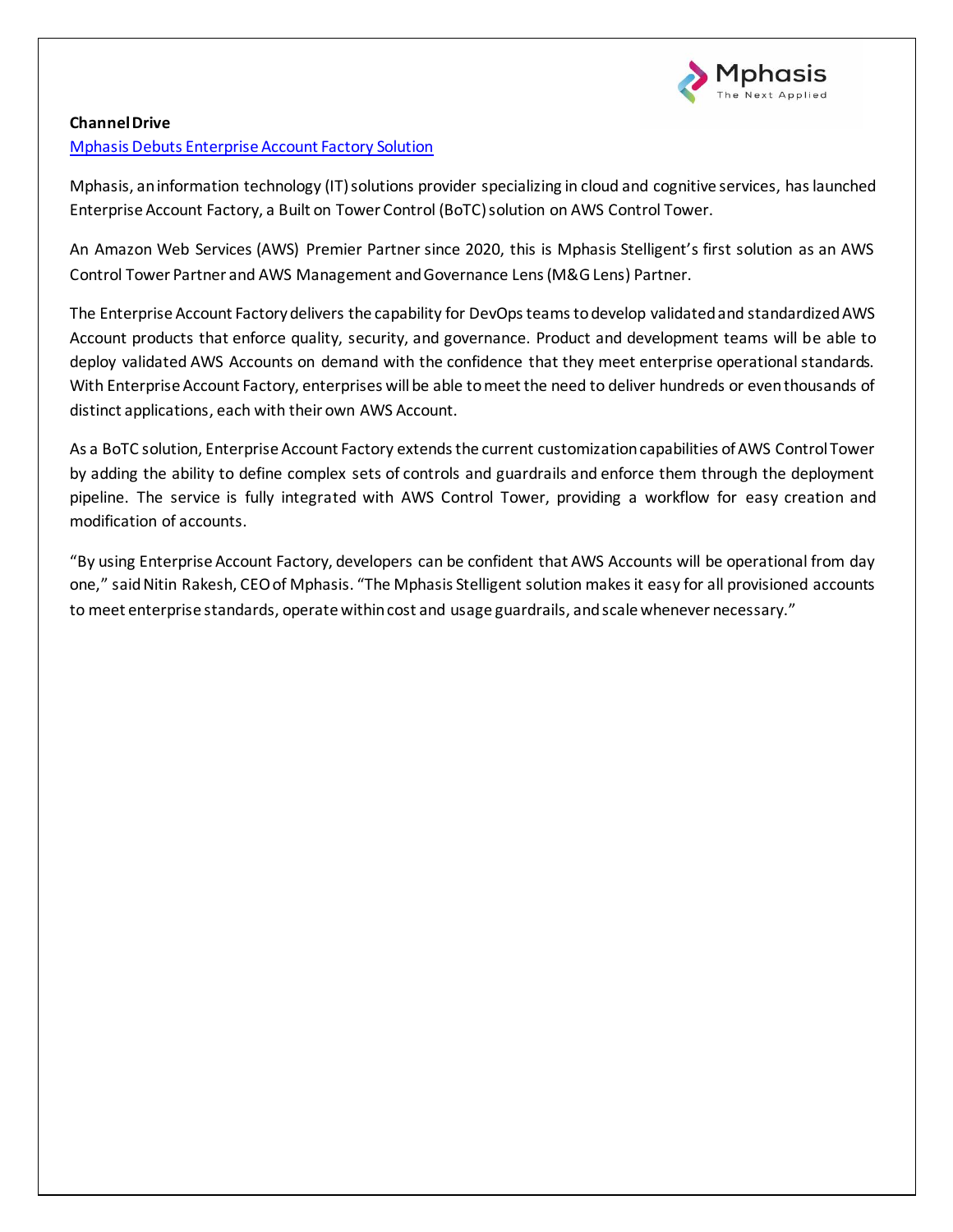

## **Aithority**

# [Mphasis Stelligent Launches Enterprise Account Factory Solution for AWS Accounts](https://aithority.com/it-and-devops/cloud/mphasis-stelligent-launches-enterprise-account-factory-solution-for-aws-accounts/)

Mphasis, an information technology (IT) solutions provider specializing in cloud and cognitive services, announced the launch of Enterprise Account Factory, a Built on Tower Control (BoTC) solution on AWS Control Tower. An Amazon Web Services (AWS) Premier Partner since 2020, this is Mphasis Stelligent's first solution as an AWS Control Tower Partner and AWS Management and Governance Lens (M&G Lens) Partner.

The Enterprise Account Factory delivers the capability for DevOps teams to develop validated and standardized AWS Account products that enforce quality, security, and governance. Product and development teams will be able to deploy validated AWS Accounts on demand with the confidence that they meet enterprise operational standards. With Enterprise Account Factory, enterprises will be able to meet the need to deliver hundreds or even thousands of distinct applications, each with their own AWS Account.

As a BoTC solution, Enterprise Account Factory extends the current customization capabilities of AWS Control Tower by adding the ability to define complex sets of controls and guardrails and enforce them through the deployment pipeline. The service is fully integrated with AWS Control Tower, providing a workflow for easy creation and modification of accounts.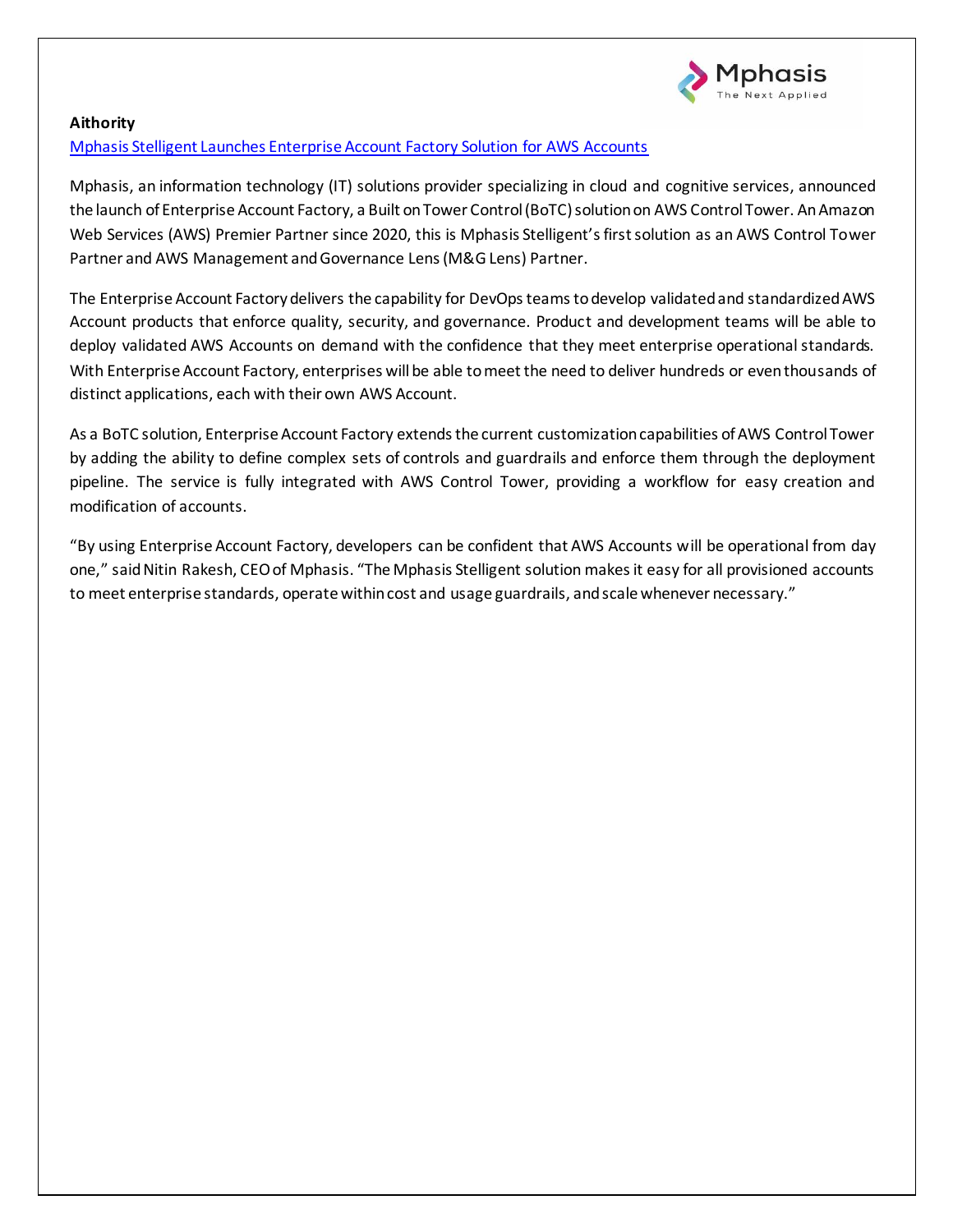

## **Tech Register**

[Mphasis Stelligent Launches Enterprise Account Factory Solution for AWS Accounts](https://www.techregister.co.uk/mphasis-stelligent-launches-enterprise-account-factory-solution-for-aws-accounts-news/)

Mphasis (BSE: 526299; NSE: MPHASIS), an information technology (IT) solutions provider specializing in cloud and cognitive services, today announced the launch of Enterprise Account Factory, a Built on Tower Control (BoTC) solution on AWS Control Tower. An Amazon Web Services (AWS) Premier Partner since 2020, this is Mphasis Stelligent's first solution as an AWS Control Tower Partner and AWS Management and Governance Lens (M&G Lens) Partner.

"By using Enterprise Account Factory, developers can be confident that AWS Accounts will be operational from day one."

The Enterprise Account Factory delivers the capability for DevOps teams to develop validated and standardized AWS Account products that enforce quality, security, and governance. Product and development teams will be able to deploy validated AWS Accounts on demand with the confidence that they meet enterprise operational standards. With Enterprise Account Factory, enterprises will be able to meet the need to deliver hundreds or even thousands of distinct applications, each with their own AWS Account.

As a BoTC solution, Enterprise Account Factory extends the current customization capabilities of AWS Control Tower by adding the ability to define complex sets of controls and guardrails and enforce them through the deployment pipeline. The service is fully integrated with AWS Control Tower, providing a workflow for easy creation and modification of accounts.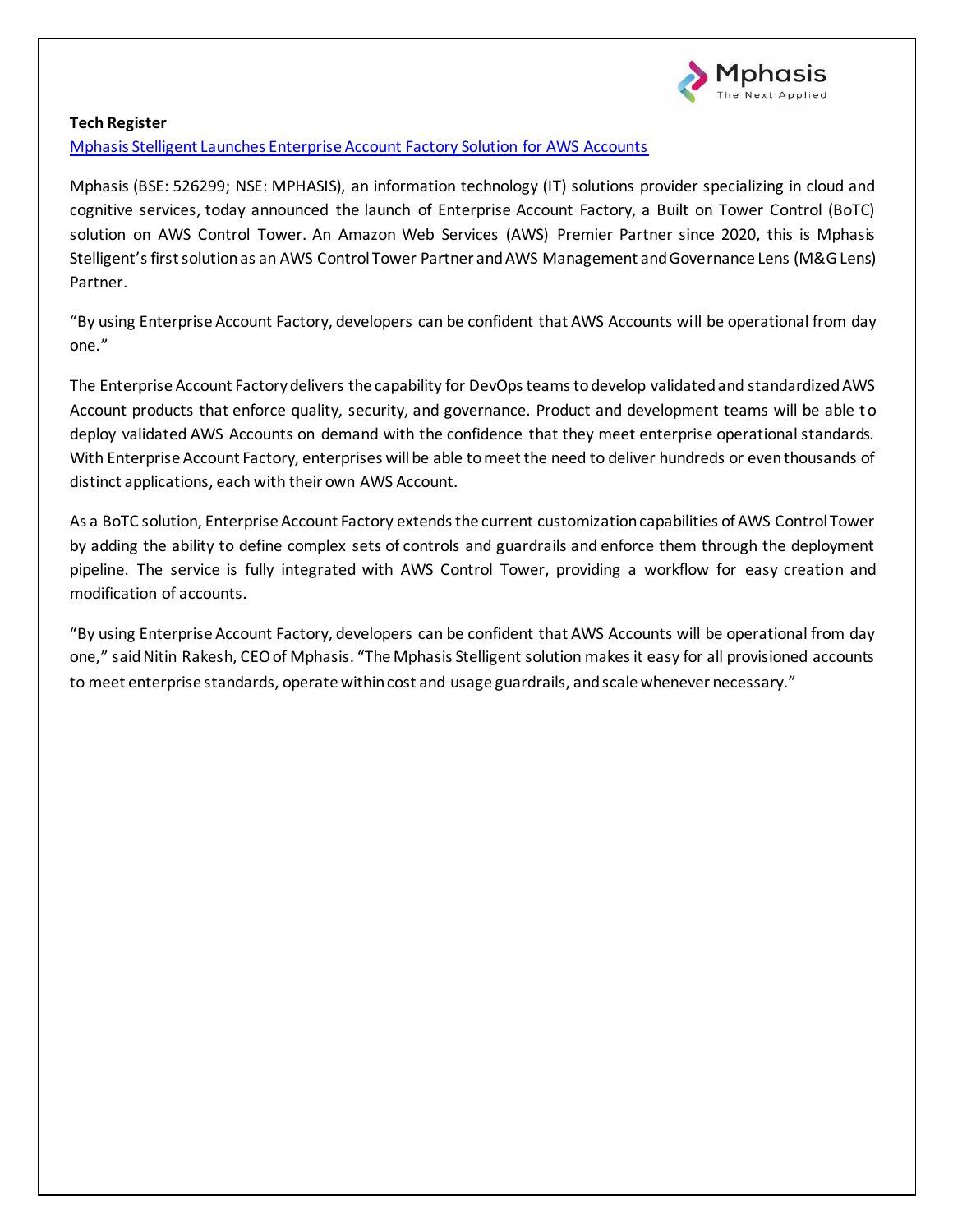

### **Guru Focus**

[Mphasis Stelligent Launches Enterprise Account Factory Solution for AWS Accounts](https://www.gurufocus.com/news/1597698/mphasis-stelligent-launches-enterprise-account-factory-solution-for-aws-accounts?gclid=EAIaIQobChMI4ubx3eT39AIV-YxoCR0HZgi_EAMYASAAEgIOuvD_BwE)

Mphasis (BSE: 526299; NSE: MPHASIS), an information technology (IT) solutions provider specializing in cloud and cognitive services, today announced the launch of Enterprise Account Factory, a Built on Tower Control (BoTC) solution on AWS Control Tower. An Amazon Web Services (AWS) Premier Partner since 2020, this is Mphasis Stelligent's first solution as an AWS Control Tower Partner and AWS Management and Governance Lens (M&G Lens) Partner.

"By using Enterprise Account Factory, developers can be confident that AWS Accounts will be operational from day one."

The Enterprise Account Factory delivers the capability for DevOps teams to develop validated and standardized AWS Account products that enforce quality, security, and governance. Product and development teams will be able to deploy validated AWS Accounts on demand with the confidence that they meet enterprise operational standards. With Enterprise Account Factory, enterprises will be able to meet the need to deliver hundreds or even thousands of distinct applications, each with their own AWS Account.

As a BoTC solution, Enterprise Account Factory extends the current customization capabilities of AWS Control Tower by adding the ability to define complex sets of controls and guardrails and enforce them through the deployment pipeline. The service is fully integrated with AWS Control Tower, providing a workflow for easy creation and modification of accounts.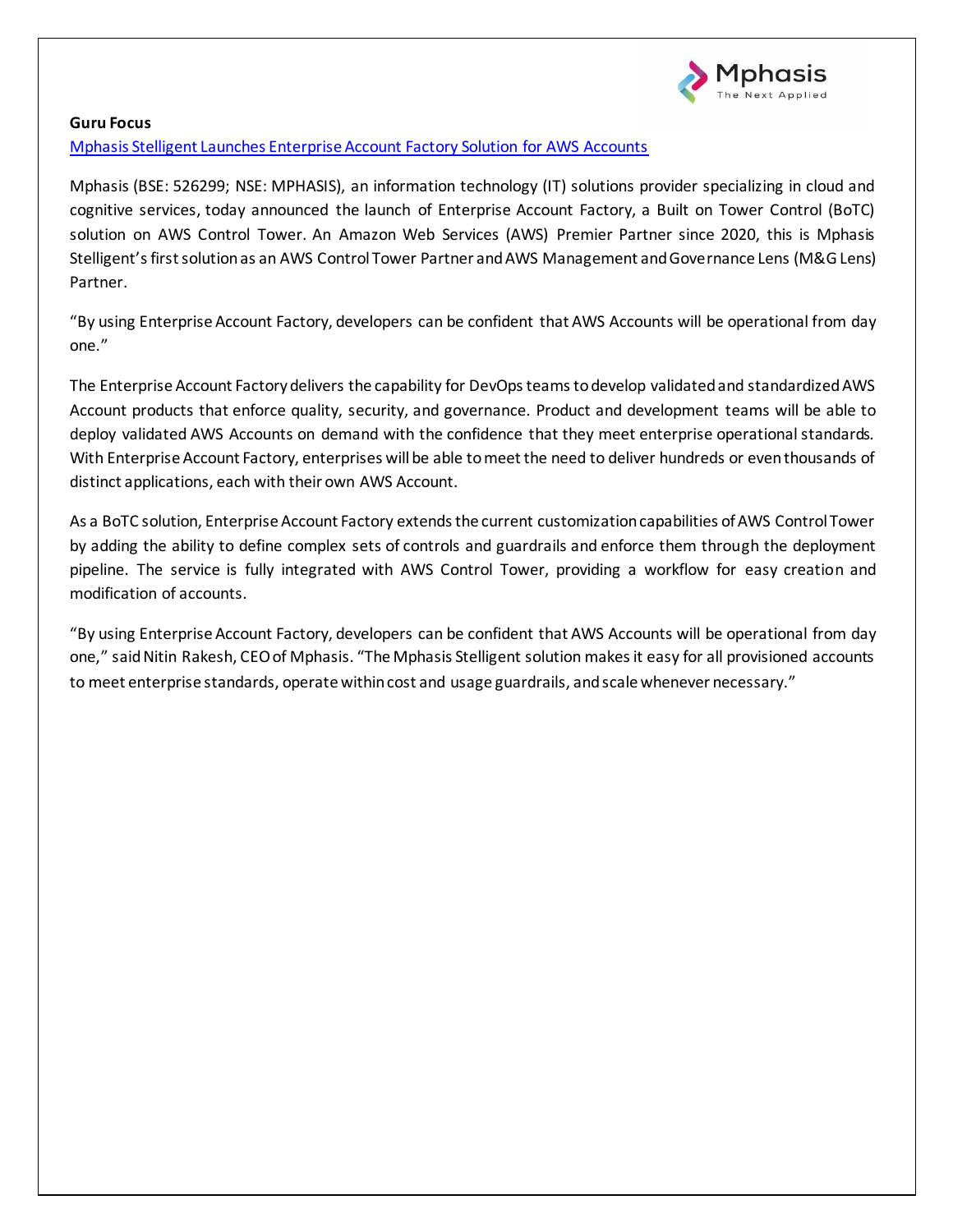

## **Financial IT**

## [MPHASIS STELLIGENT LAUNCHES ENTERPRISE ACCOUNT FACTORY SOLUTION FOR AWS ACCOUNTS](https://financialit.net/news/it-innovations/mphasis-stelligent-launches-enterprise-account-factory-solution-aws-accounts)

Mphasis (BSE: 526299; NSE: MPHASIS), an information technology (IT) solutions provider specializing in cloud and cognitive services, today announced the launch of Enterprise Account Factory, a Built on Tower Control (BoTC) solution on AWS Control Tower. An Amazon Web Services (AWS) Premier Partner since 2020, this is Mphasis Stelligent's first solution as an AWS Control Tower Partner and AWS Management and Governance Lens (M&G Lens) Partner.

"By using Enterprise Account Factory, developers can be confident that AWS Accounts will be operational from day one."

The Enterprise Account Factory delivers the capability for DevOps teams to develop validated and standardized AWS Account products that enforce quality, security, and governance. Product and development teams will be able to deploy validated AWS Accounts on demand with the confidence that they meet enterprise operational standards. With Enterprise Account Factory, enterprises will be able to meet the need to deliver hundreds or even thousands of distinct applications, each with their own AWS Account.

As a BoTC solution, Enterprise Account Factory extends the current customization capabilities of AWS Control Tower by adding the ability to define complex sets of controls and guardrails and enforce them through the deployment pipeline. The service is fully integrated with AWS Control Tower, providing a workflow for easy creation and modification of accounts.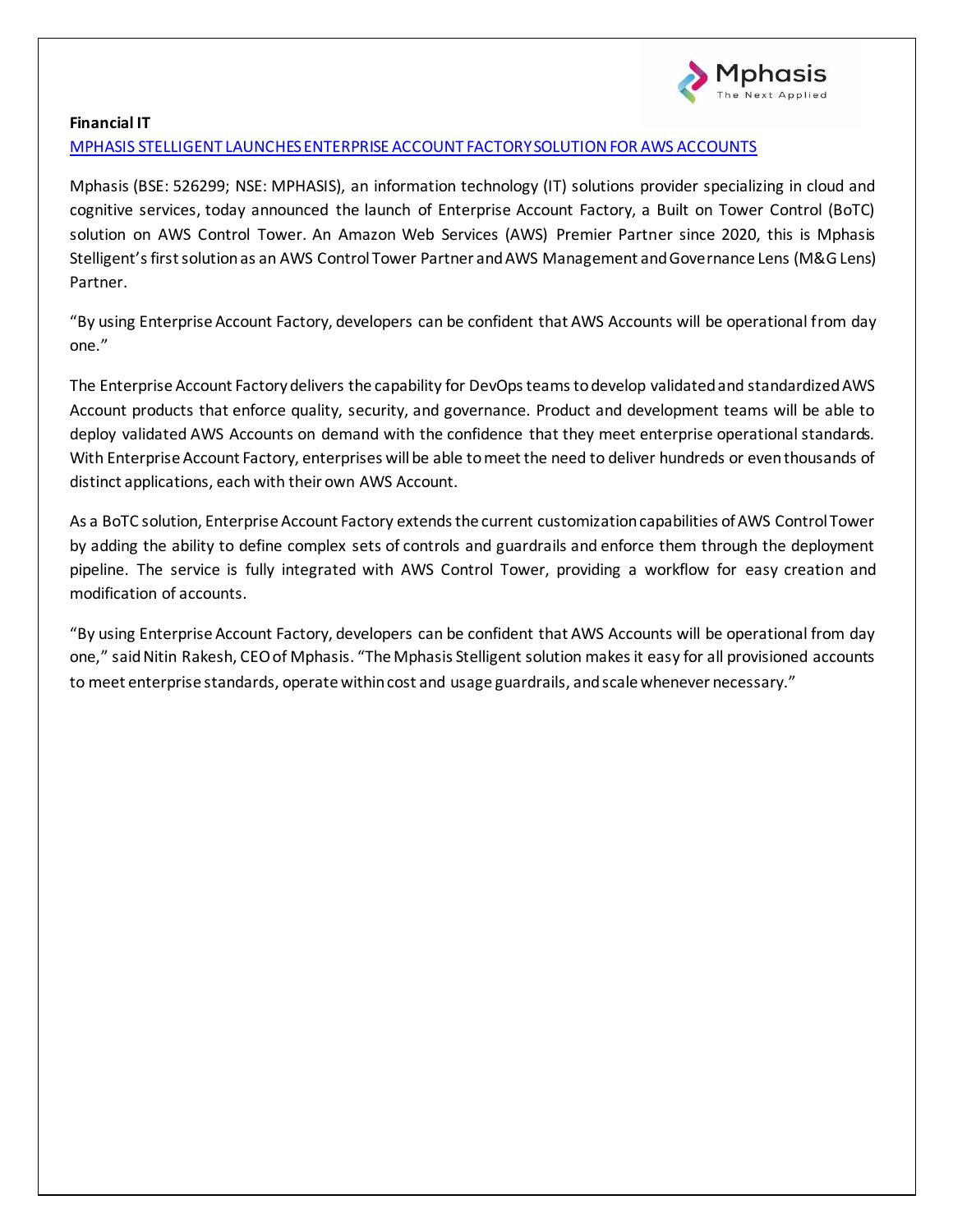

#### **Yahoo Finance**

[Mphasis Stelligent Launches Enterprise Account Factory Solution for AWS Accounts](https://finance.yahoo.com/news/mphasis-stelligent-launches-enterprise-account-130000707.html)

Mphasis (BSE: 526299; NSE: MPHASIS), an information technology (IT) solutions provider specializing in cloud and cognitive services, today announced the launch of Enterprise Account Factory, a Built on Tower Control (BoTC) solution on AWS Control Tower. An Amazon Web Services (AWS) Premier Partner since 2020, this is Mphasis Stelligent's first solution as an AWS Control Tower Partner and AWS Management and Governance Lens (M&G Lens) Partner.

"By using Enterprise Account Factory, developers can be confident that AWS Accounts will be operational from day one."

The Enterprise Account Factory delivers the capability for DevOps teams to develop validated and standardized AWS Account products that enforce quality, security, and governance. Product and development teams will be able to deploy validated AWS Accounts on demand with the confidence that they meet enterprise operational standards. With Enterprise Account Factory, enterprises will be able to meet the need to deliver hundreds or even thousands of distinct applications, each with their own AWS Account.

As a BoTC solution, Enterprise Account Factory extends the current customization capabilities of AWS Control Tower by adding the ability to define complex sets of controls and guardrails and enforce them through the deployment pipeline. The service is fully integrated with AWS Control Tower, providing a workflow for easy creation and modification of accounts.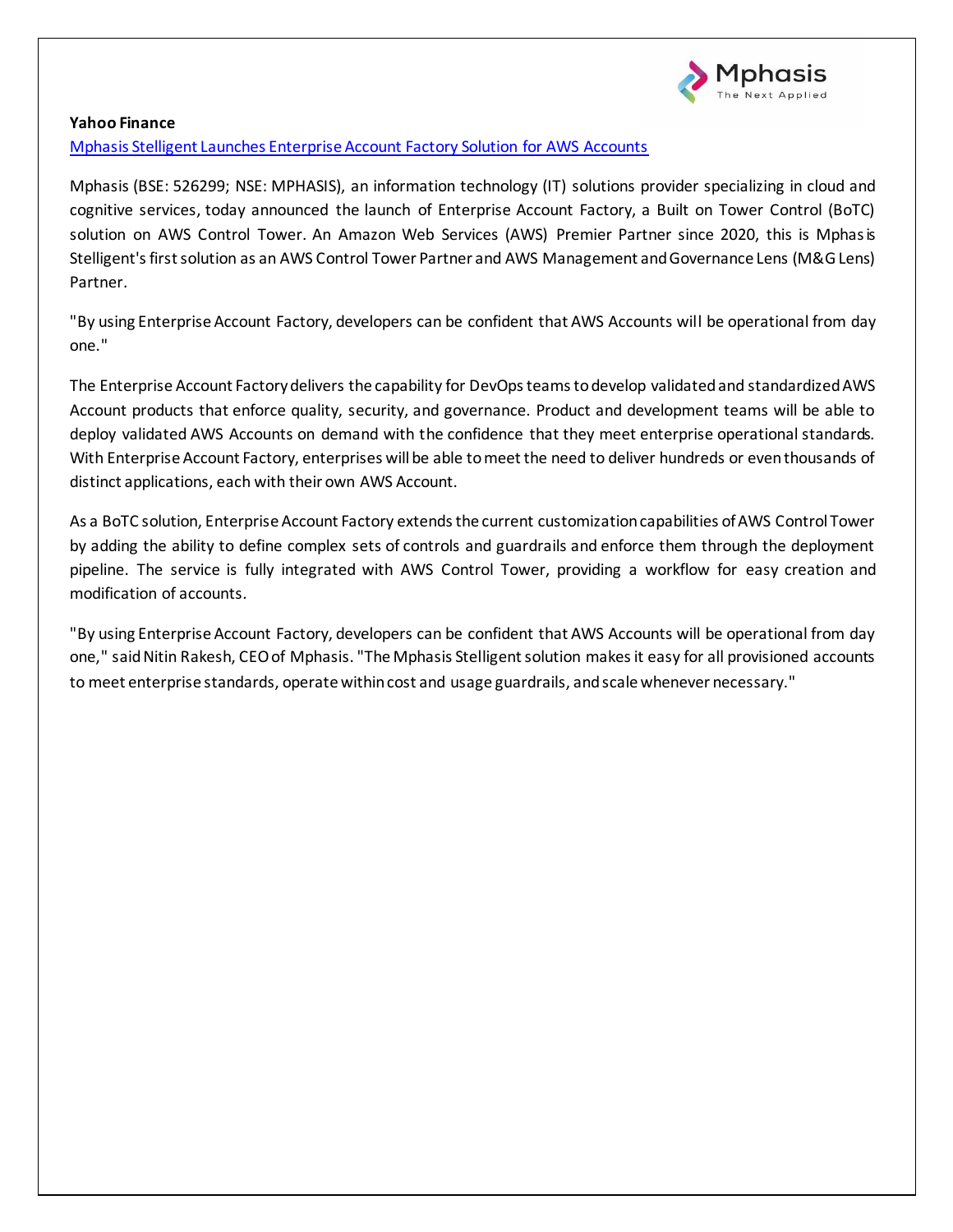

### **MarketWatch**

[Mphasis Stelligent Launches Enterprise Account Factory Solution for AWS Accounts](https://www.marketwatch.com/press-release/mphasis-stelligent-launches-enterprise-account-factory-solution-for-aws-accounts-2021-12-16)

Mphasis (BSE: 526299; NSE: MPHASIS), an information technology (IT) solutions provider specializing in cloud and cognitive services, today announced the launch of Enterprise Account Factory, a Built on Tower Control (BoTC) solution on AWS Control Tower. An Amazon Web Services (AWS) Premier Partner since 2020, this is Mphasis Stelligent's first solution as an AWS Control Tower Partner and AWS Management and Governance Lens (M&G Lens) Partner.

"By using Enterprise Account Factory, developers can be confident that AWS Accounts will be operational from day one."

The Enterprise Account Factory delivers the capability for DevOps teams to develop validated and standardized AWS Account products that enforce quality, security, and governance. Product and development teams will be able to deploy validated AWS Accounts on demand with the confidence that they meet enterprise operational standards. With Enterprise Account Factory, enterprises will be able to meet the need to deliver hundreds or even thousands of distinct applications, each with their own AWS Account.

As a BoTC solution, Enterprise Account Factory extends the current customization capabilities of AWS Control Tower by adding the ability to define complex sets of controls and guardrails and enforce them through the deployment pipeline. The service is fully integrated with AWS Control Tower, providing a workflow for easy creation and modification of accounts.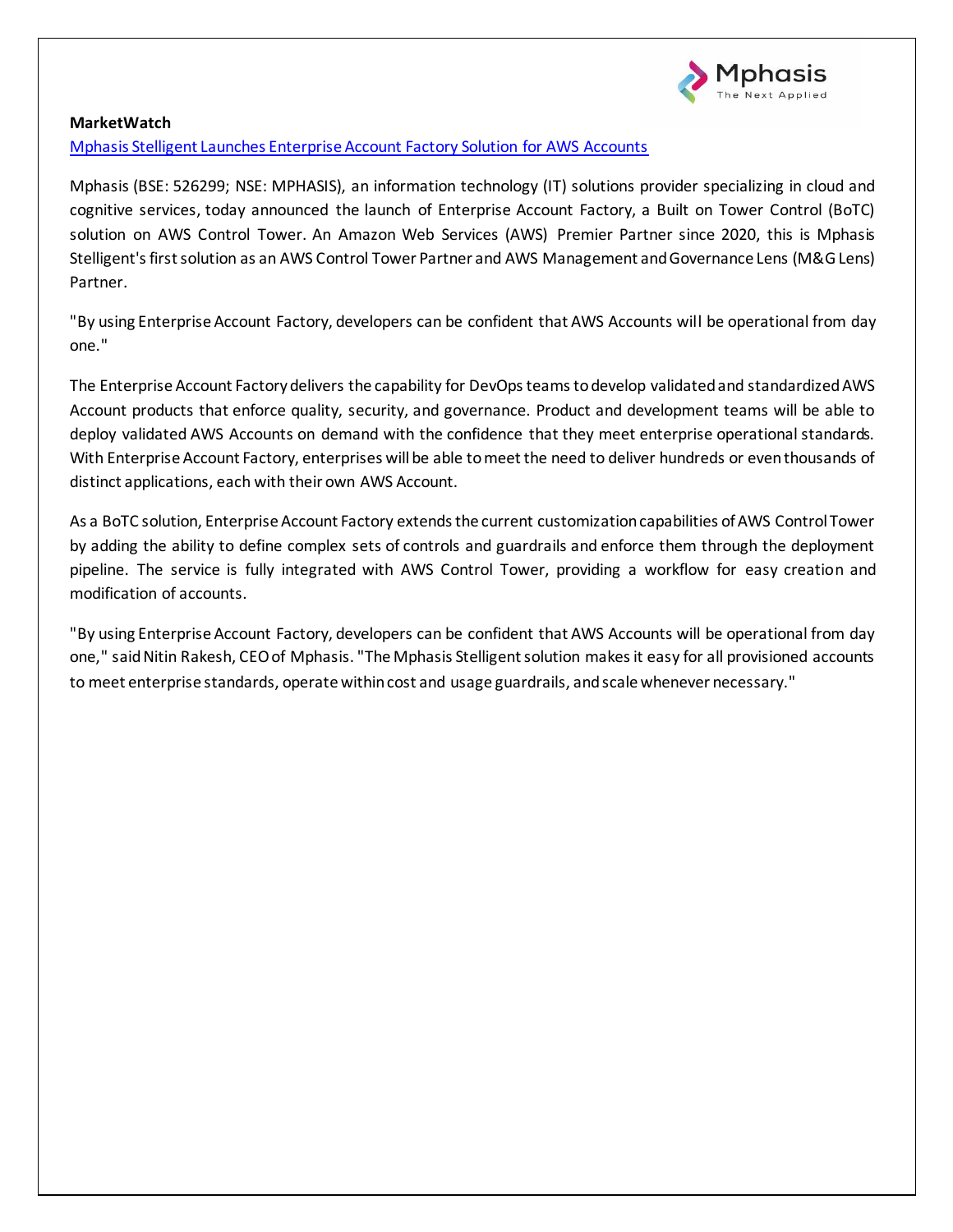

## **AP NEWS [The Associated Press]**

[Mphasis Stelligent Launches Enterprise Account Factory Solution for AWS Accounts](https://apnews.com/press-release/pr-newswire/technology-business-6274cc3988bc1ed97640bd424dfe1f17)

Mphasis (BSE: 526299; NSE: MPHASIS), an information technology (IT) solutions provider specializing in cloud and cognitive services, today announced the launch of Enterprise Account Factory, a Built on Tower Control (BoTC) solution on AWS Control Tower. An Amazon Web Services (AWS) Premier Partner since 2020, this is Mphasis Stelligent's first solution as an AWS Control Tower Partner and AWS Management and Governance Lens (M&G Lens) Partner.

"By using Enterprise Account Factory, developers can be confident that AWS Accounts will be operational from day one."

The Enterprise Account Factory delivers the capability for DevOps teams to develop validated and standardized AWS Account products that enforce quality, security, and governance. Product and development teams will be able to deploy validated AWS Accounts on demand with the confidence that they meet enterprise operational standards. With Enterprise Account Factory, enterprises will be able to meet the need to deliver hundreds or even thousands of distinct applications, each with their own AWS Account.

As a BoTC solution, Enterprise Account Factory extends the current customization capabilities of AWS Control Tower by adding the ability to define complex sets of controls and guardrails and enforce them through the deployment pipeline. The service is fully integrated with AWS Control Tower, providing a workflow for easy creation and modification of accounts.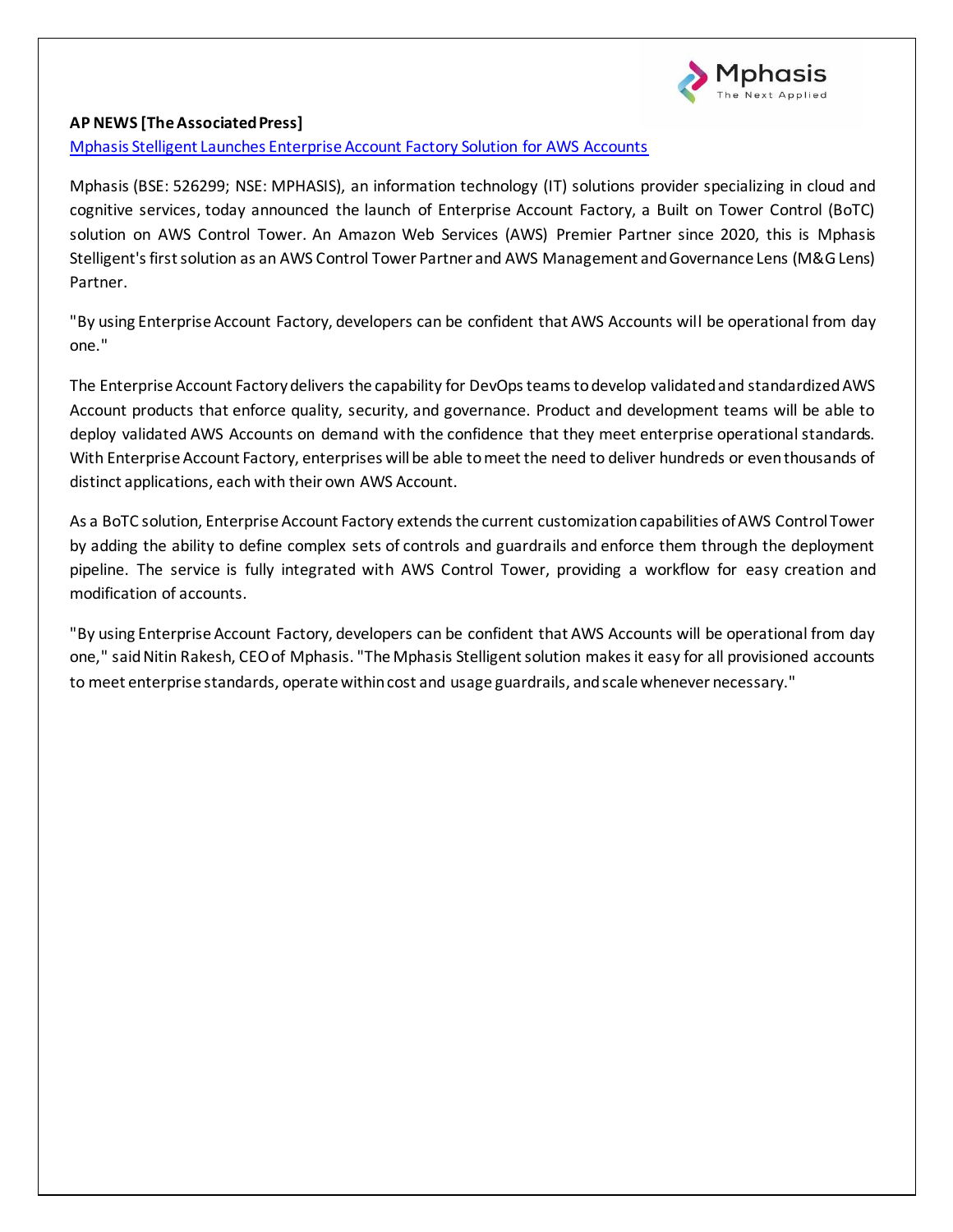

#### **Benzinga**

[Mphasis Stelligent Launches Enterprise Account Factory Solution for AWS Accounts](https://www.benzinga.com/amp/content/24641740)

Mphasis (BSE: 526299; NSE: MPHASIS), an information technology (IT) solutions provider specializing in cloud and cognitive services, today announced the launch of Enterprise Account Factory, a Built on Tower Control (BoTC) solution on AWS Control Tower. An Amazon Web Services (AWS) Premier Partner since 2020, this is Mphasis Stelligent's first solution as an AWS Control Tower Partner and AWS Management and Governance Lens (M&G Lens) Partner.

"By using Enterprise Account Factory, developers can be confident that AWS Accounts will be operational from day one."

The Enterprise Account Factory delivers the capability for DevOps teams to develop validated and standardized AWS Account products that enforce quality, security, and governance. Product and development teams will be able to deploy validated AWS Accounts on demand with the confidence that they meet enterprise operational standards. With Enterprise Account Factory, enterprises will be able to meet the need to deliver hundreds or even thousands of distinct applications, each with their own AWS Account.

As a BoTC solution, Enterprise Account Factory extends the current customization capabilities of AWS Control Tower by adding the ability to define complex sets of controls and guardrails and enforce them through the deployment pipeline. The service is fully integrated with AWS Control Tower, providing a workflow for easy creation and modification of accounts.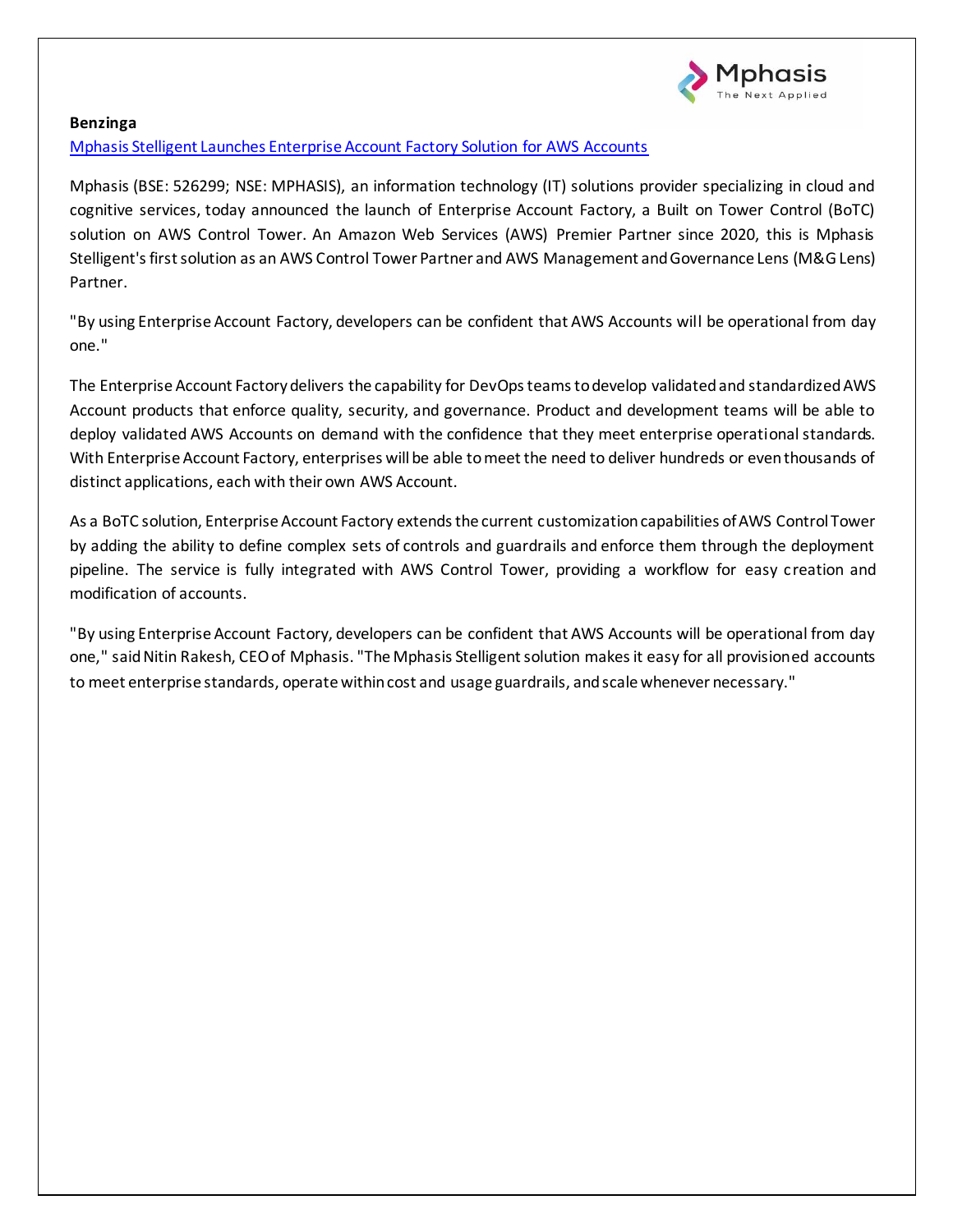

### **Finanzen.net**

[Mphasis Stelligent Launches Enterprise Account Factory Solution for AWS Accounts](https://www.finanzen.net/nachricht/aktien/mphasis-stelligent-launches-enterprise-account-factory-solution-for-aws-accounts-10851807)

Mphasis (BSE: 526299; NSE: MPHASIS), an information technology (IT) solutions provider specializing in cloud and cognitive services, today announced the launch of Enterprise Account Factory, a Built on Tower Control (BoTC) solution on AWS Control Tower. An Amazon Web Services (AWS) Premier Partner since 2020, this is Mphasis Stelligent's first solution as an AWS Control Tower Partner and AWS Management and Governance Lens (M&G Lens) Partner.

"By using Enterprise Account Factory, developers can be confident that AWS Accounts will be operational from day one."

The Enterprise Account Factory delivers the capability for DevOps teams to develop validated and standardized AWS Account products that enforce quality, security, and governance. Product and development teams will be able to deploy validated AWS Accounts on demand with the confidence that they meet enterprise operational standards. With Enterprise Account Factory, enterprises will be able to meet the need to deliver hundreds or even thousands of distinct applications, each with their own AWS Account.

As a BoTC solution, Enterprise Account Factory extends the current customization capabilities of AWS Control Tower by adding the ability to define complex sets of controls and guardrails and enforce them through the deployment pipeline. The service is fully integrated with AWS Control Tower, providing a workflow for easy creation and modification of accounts.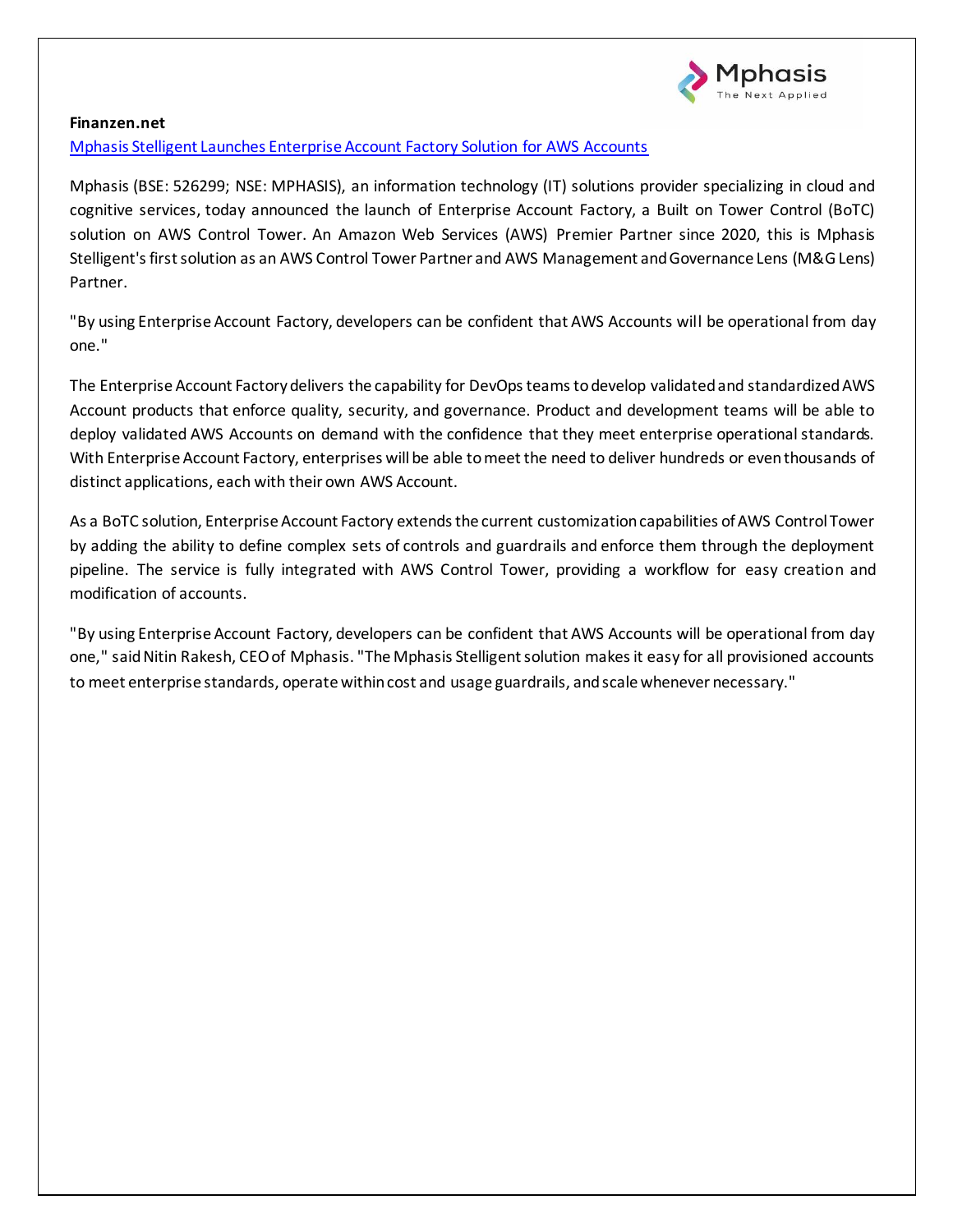

#### **Markets Insider**

[Mphasis Stelligent Launches Enterprise Account Factory Solution for AWS Accounts](https://markets.businessinsider.com/news/stocks/mphasis-stelligent-launches-enterprise-account-factory-solution-for-aws-accounts-1031050122)

Mphasis (BSE: 526299; NSE: MPHASIS), an information technology (IT) solutions provider specializing in cloud and cognitive services, today announced the launch of Enterprise Account Factory, a Built on Tower Control (BoTC) solution on AWS Control Tower. An Amazon Web Services (AWS) Premier Partner since 2020, this is Mphasis Stelligent's first solution as an AWS Control Tower Partner and AWS Management and Governance Lens (M&G Lens) Partner.

"By using Enterprise Account Factory, developers can be confident that AWS Accounts will be operational from day one."

The Enterprise Account Factory delivers the capability for DevOps teams to develop validated and standardized AWS Account products that enforce quality, security, and governance. Product and development teams will be able to deploy validated AWS Accounts on demand with the confidence that they meet enterprise operational standards. With Enterprise Account Factory, enterprises will be able to meet the need to deliver hundreds or even thousands of distinct applications, each with their own AWS Account.

As a BoTC solution, Enterprise Account Factory extends the current customization capabilities of AWS Control Tower by adding the ability to define complex sets of controls and guardrails and enforce them through the deployment pipeline. The service is fully integrated with AWS Control Tower, providing a workflow for easy creation and modification of accounts.